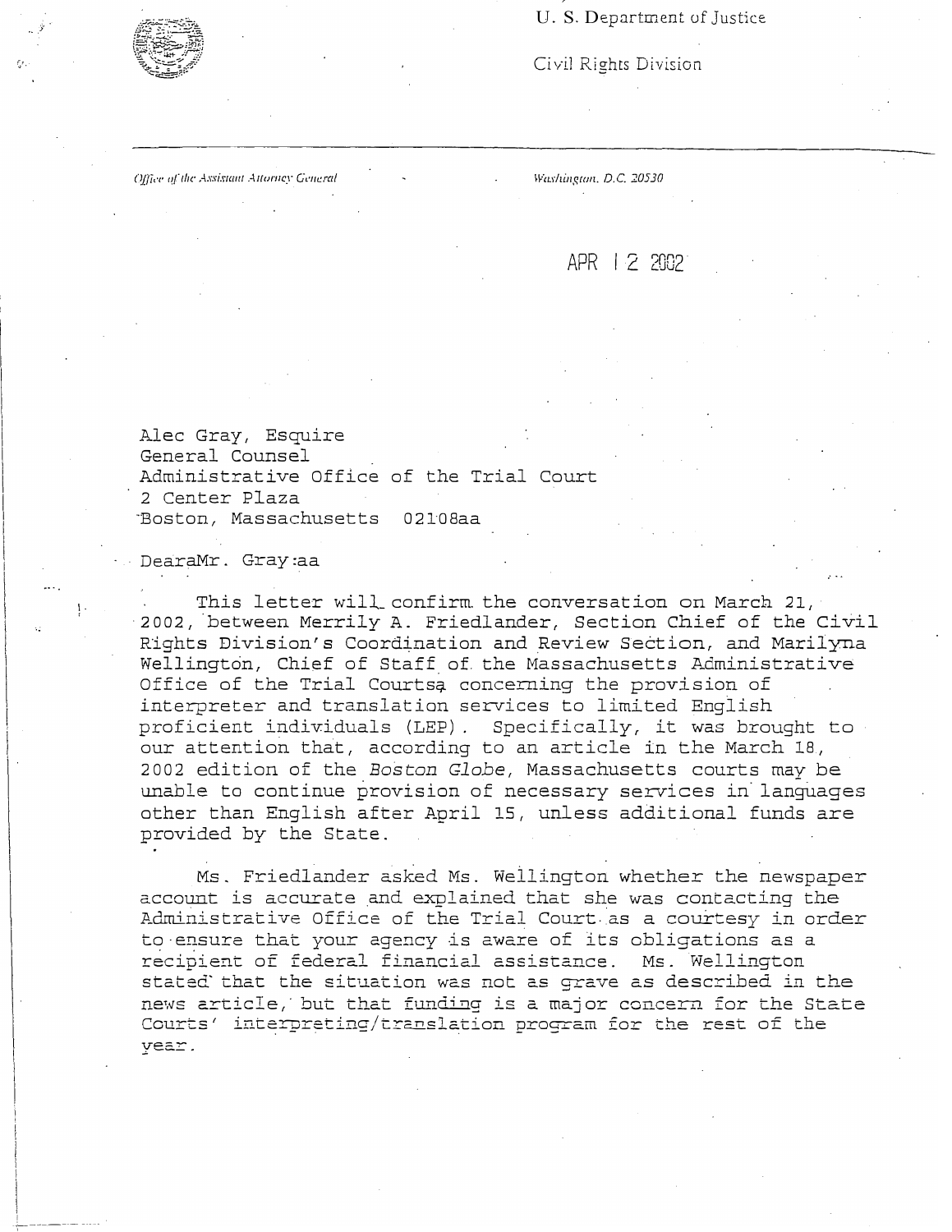The Massachusetts Trial Court is a recipient of federal financial assistance from the Department of Justice (D0J) \_ Department recipients must comply with various civil rights statutes, including Title VI of the Civil Rights Act of 1964, as amended, 42 U.S.C. § 2000, et sea., and the Omnibus Crime Control and Safe Streets Act of 1968, as amended, 42 U.S.C. §3789d(c) (the "Crime Control Act"), which together prohibit discrimination on the basis of race, color, national origin, sex, and religion in programs that receive federal financial assistance. Failure to provide services for individuals who are limited English proficient (LEP) may constitute a violation of the prohibition against national origin discrimination contained in Title VI and the Crime Control Act.

On January 16, 2001, D0J issued guidance to its recipients ("DOJ Recipient LEP Guidance"), as required by Executive Order 13166, on providing meaningful access to LEP individuals, The DOJ Recipient LEP Guidance was republished for additional comment on January 18, 2002 (copy enclosed). While the guidance is new, the requirement for meaningful access under Title VI, the Crime Control Act, and the regulations implementing these laws is not.

--.

)

-Our guidance, which is based on Title VI and the Title VI regulations, explains that each recipient of federal financial assistance must take reasonable steps to provide meaningful. access for LEP individuals .to the recipient's programs, services, and activities. Among the four factors to be considered in determining what constitutes reasonable steps to ensure meaningful access are: (1) the number or proportion of LEP persons in the eligible service population; (2) the frequency with which LEP individuals come into contact with the program; (3) the nature and importance of the service provided by the  $program;$  and  $(4)$  the resources available to the recipient, including costs. Clearly, many of the programs, services, and ·activities of courts are critically important to LEP individuals. The four-factor analysis for instance, calls for recipient courts to ensure that LEP parties and witnesses receive competent and· timely language services. The four factors are discussed in greater detail. in the D0J Recipient LEP Guidance document enclosed (see pages 2681-2682 of the January 18, 2002 republished D0J Recipient LEP Guidance for information specifically on ·courts) , and also in the general LEP guidance published in the *Federal Register* on August 16, 2000.